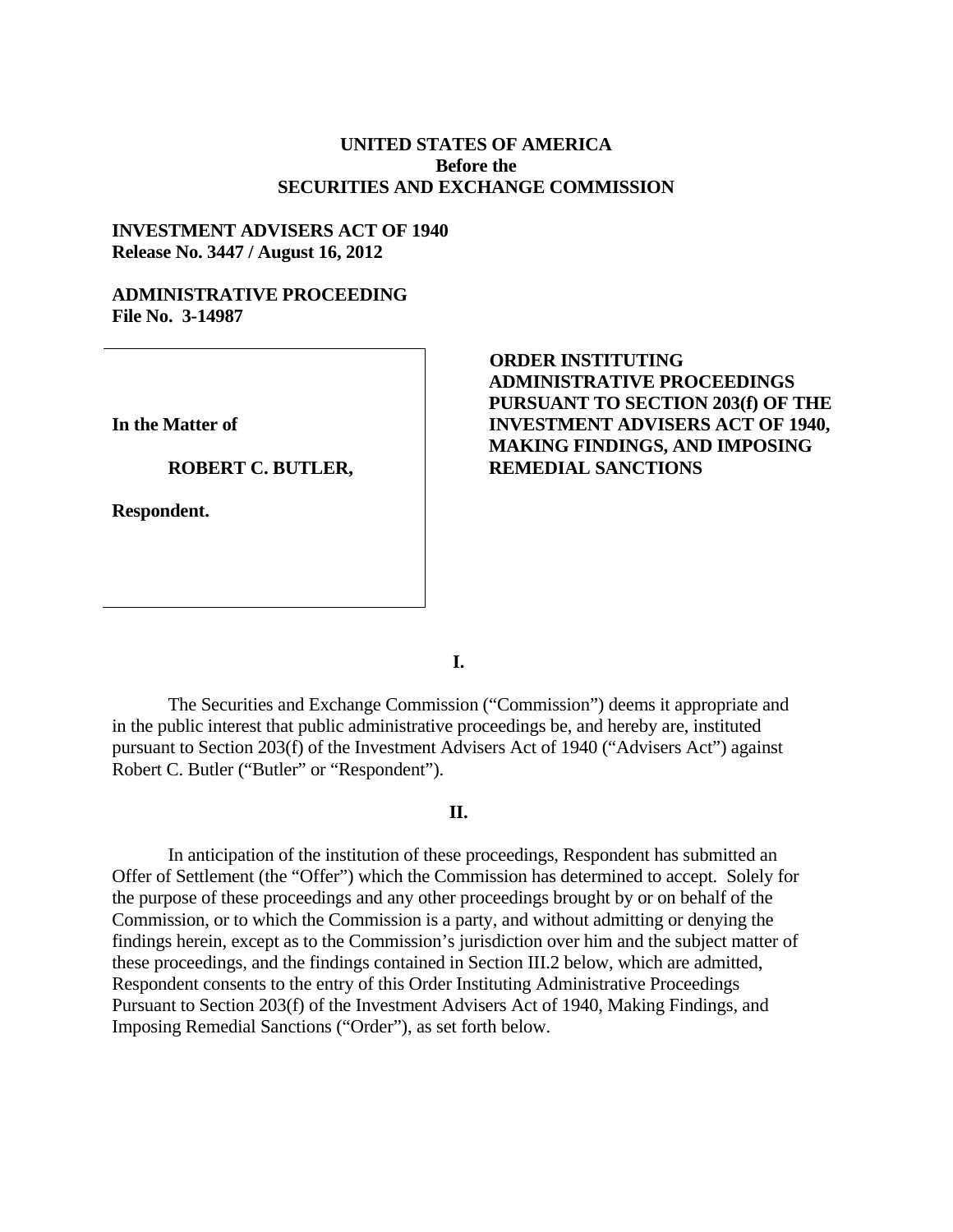On the basis of this Order and Respondent's Offer, the Commission finds that:

1. Butler, age 45, resides in Bermuda Dunes, California. Butler has not been registered with the Commission in any capacity.

2. On March 6, 2012, a judgment was entered by consent against Butler, permanently enjoining him from future violations of Section 17(a) of the Securities Act of 1933, Section 10(b) of the Securities Exchange Act of 1934 and Rule 10b-5 thereunder, and Sections 206(1), 206(2), and 206(4) of the Advisers Act and Rule 206(4)-8 thereunder, in the civil action entitled Securities and Exchange Commission v. Robert C. Butler, et al., Civil Action Number SACV 11-3792 MMM (FFMx), in the United States District Court for the Central District of California.

3. The Commission's complaint alleged that Butler raised at least \$3.3 million in an unregistered offering from January 2009 through April 2011. The complaint further alleged that Butler falsely promised investors monthly returns of up to 10% through investments in his day-trading business. The complaint further alleges that Butler never earned such returns, but instead misappropriated investor funds and lost investor funds through unsuccessful trading activity. The complaint also alleged that, to conceal his losses, Butler prepared falsified monthly brokerage account statements that he showed to investors.

**IV.** 

In view of the foregoing, the Commission deems it appropriate and in the public interest to impose the sanctions agreed to in Respondent Butler's Offer.

Accordingly, it is hereby ORDERED pursuant to Section 203(f) of the Advisers Act, that Respondent Butler be, and hereby is:

barred from association with any broker, dealer, investment adviser, municipal securities dealer, municipal advisor, transfer agent, or nationally recognized statistical rating organization.

Any reapplication for association by the Respondent will be subject to the applicable laws and regulations governing the reentry process, and reentry may be conditioned upon a number of factors, including, but not limited to, the satisfaction of any or all of the following: (a) any disgorgement ordered against the Respondent, whether or not the Commission has fully or partially waived payment of such disgorgement; (b) any arbitration award related to the conduct that served as the basis for the Commission order; (c) any self-regulatory organization arbitration award to a customer, whether or not related to the conduct that served